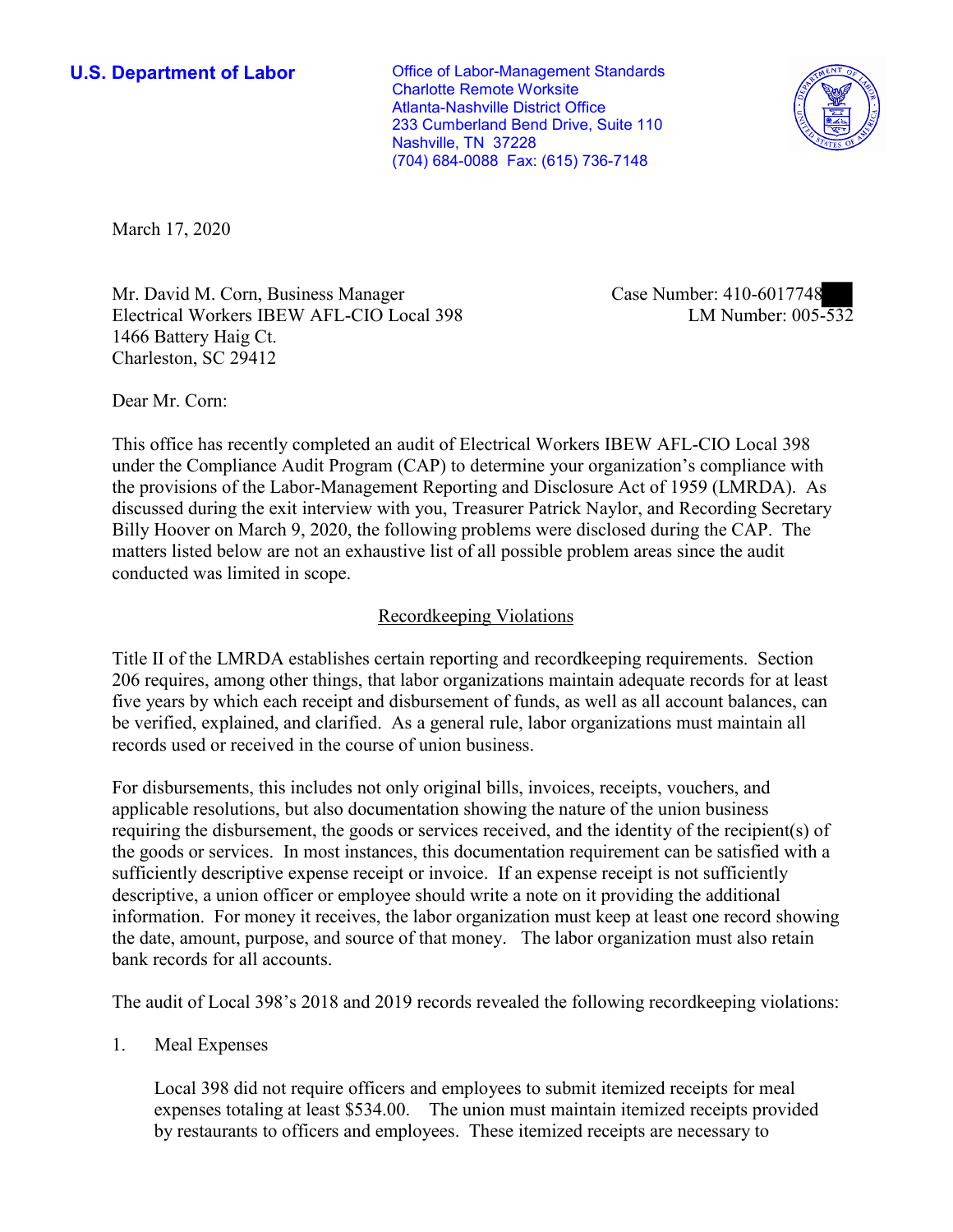determine if such disbursements are for union business purposes and to sufficiently fulfill the recordkeeping requirement of LMRDA Section 206.

conducted and the full names and titles of all persons who incurred the restaurant charges. employees incurred meal expenses. 2. Lost Wages Union records of meal expenses must include written explanations of the union business Also, the records retained must identify the names of the restaurant where the officers or

 were incurred, the number of hours lost on each date, the applicable rate of pay, and a description of the union business conducted. The OLMS audit found that Local 398 had at least one lost time voucher that included reimbursement for a date that the officer was on paid time off from Dominion Energy; rather than unpaid union business. Local 398 did not retain accurate documentation for lost wage reimbursements. The union must maintain records in support of lost wage claims that identify each date lost wages

 that contained a sample of an expense voucher Local 398 may use to satisfy this During the exit interview, I provided a compliance tip sheet, *Union Lost Time Payments*, requirement. The sample identifies the type of information and documentation that the local must maintain for lost wages and other officer expenses.

 Based on your assurance that Local 398 will retain adequate documentation in the future, OLMS will take no further enforcement action at this time regarding the above violations.

## Reporting Violations

 Labor Organization Annual Report Form LM-3 filed by Local 398 for the fiscal year ended The audit disclosed a violation of LMRDA Section 201(b), which requires labor organizations to file annual financial reports accurately disclosing their financial condition and operations. The December 31, 2018, was deficient in the following areas:

1. PAC Funds

 separate from your union's treasury need not be included in your union's LM report if publicly available reports on the PAC funds are filed with a federal or state agency.<br>2. Disbursements to Officers (LM-3) Item 12, "During the reporting period did your organization have a political action committee (PAC) fund?" was incorrectly answered, "Yes." Local 398 did not have its own PAC fund during 2018. As stated in the LM-3 report instructions, PAC funds kept

Local 398 did not include some reimbursements to officers totaling at least \$536.13 in the amounts reported Item 24 (All Officers and Disbursements to Officers). It appears the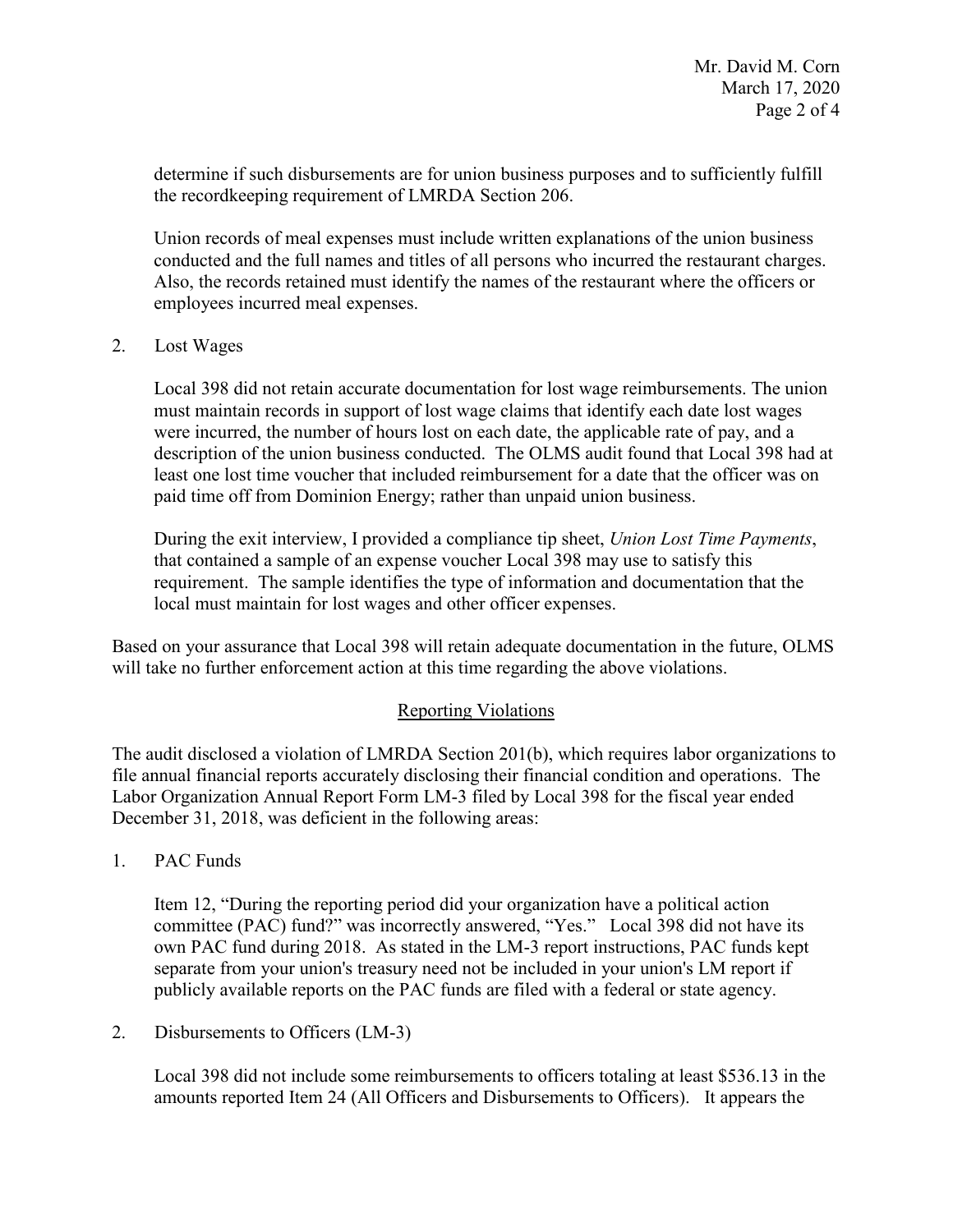union erroneously reported these payments in Item 48, Office and Administrative Expenses.

Additionally, Local 398 did not report the names of some officers and the total amounts of payments to them or on their behalf in Item 24 (All Officers and Disbursements to Officers). The union must report in Item 24 all persons who held office during the year, regardless of whether they received any payments from the union

 The union must report most direct disbursements to Local 398 officers and some indirect issued to a hotel) or for transportation by a public carrier (such as an airline) for an officer disbursements made on behalf of its officers in Item 24. A "direct disbursement" to an officer is a payment made to an officer in the form of cash, property, goods, services, or other things of value. See the instructions for Item 24 for a discussion of certain direct disbursements to officers that do not have to be reported in Item 24. An "indirect disbursement" to an officer is a payment to another party (including a credit card company) for cash, property, goods, services, or other things of value received by or on behalf of an officer. However, indirect disbursements for temporary lodging (such as a union check traveling on union business should be reported in Item 48 (Office and Administrative Expense).

### 12. Failure to Sign the Report

 Local 398 president and treasurer did not properly provide their electronic signatures on the officers. The completed Form LM-3 which is filed with OLMS must be signed by both the president and treasurer or corresponding principal officers of your organization. If the account to work on the LM-3 Report; however, they are not authorized to sign the report. LM-3 Report. It appears that CPA Richard Crowley electronically signed the report for the report is signed by an officer other than the president or treasurer, an explanation must be provided in Item 56. An outside accountant may use their Electronic Forms System The president and treasurer should create their own username and password as authorized signers by visiting the Electronic Forms System at [www.dol.gov/olms.](www.dol.gov/olms)

3. Failure to File Bylaws

 2006, but did not file a copy with its LM report for that year. The audit disclosed a violation of LMRDA Section 201(a), which requires that a union submit a copy of its revised constitution and bylaws with its LM report when it makes changes to its constitution or bylaws. Local 398 amended its constitution and bylaws in

Local 398 has now filed a copy of its constitution and bylaws.

Local 398 must file an amended Form LM-3 for the fiscal year ended December 31, 2018, to correct the deficient items discussed above. The report must be filed electronically using the Electronic Forms System (EFS) available at the OLMS website at [www.olms.dol.gov.](www.olms.dol.gov) The